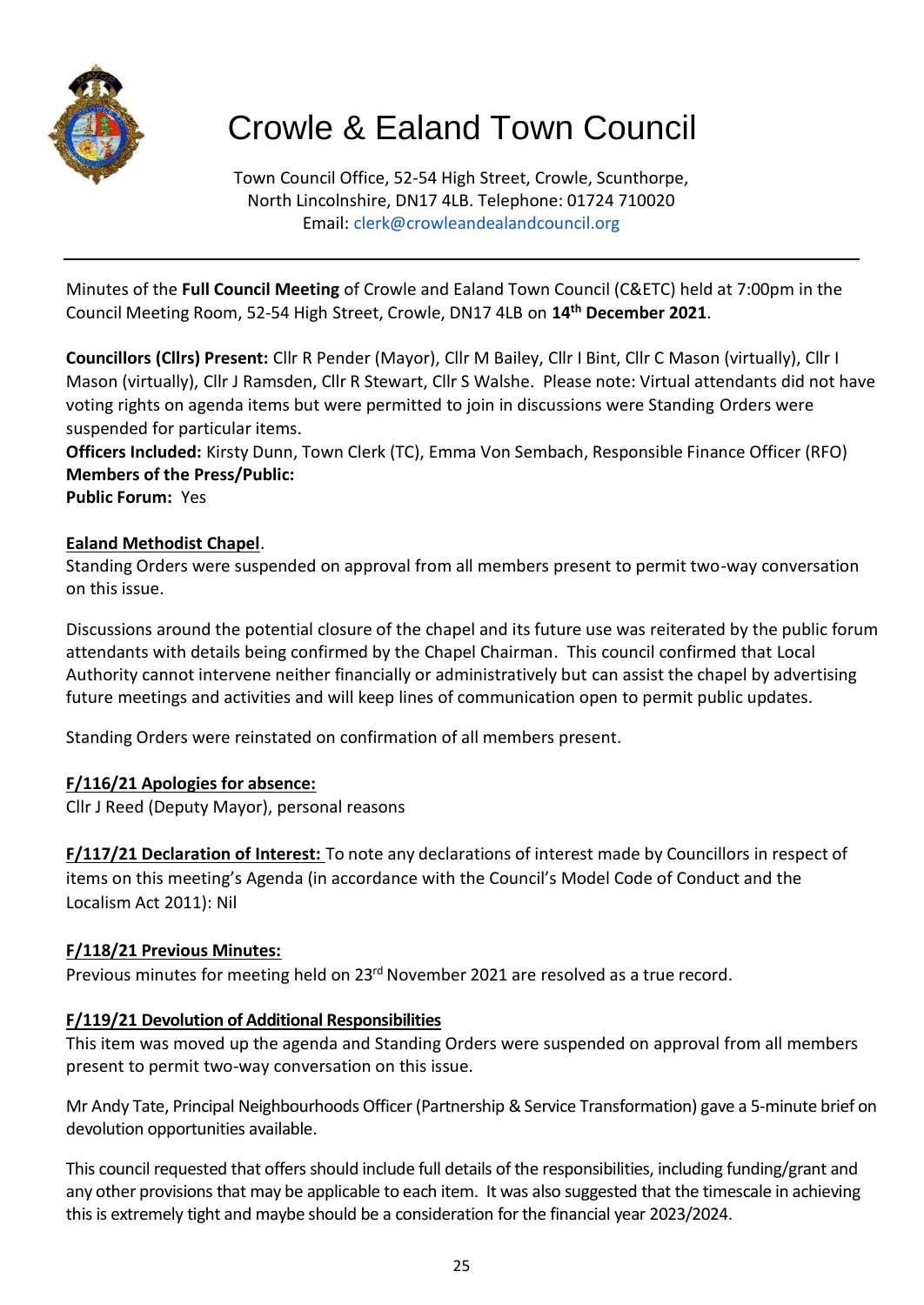Mr Tate will take back to NLC the concerns regarding definitive plans, budgets and timescales. Standing Orders were reinstated on confirmation of all members present.

# **F/120/21 Mayors Report**

- a. The Mayor attended the Peatlands Railway Book Launch which coincided with the Christmas Faye event. He was delighted to see an excellent turnout with everyone in goo cheer. Well done to the Railway for hosting such a great community event and the book will be proudly displayed in the Council Meeting Room.
- b. The Mayor and Mayoress wished all elected members, staff and residents of Crowle & Ealand a very Merry Christmas and Happy New Year!

# **F/121/21 Clerks Report**

- a. Annual Staff holiday discussed.
- b. Reminder that Discharge of Functions, permitted the Town Clerk and RFO under Local Government Act 1972 section 101 remains in place as per meeting minute reference F/044/21 dated 13 July 2021.

# **F/122/21 Ward Report**

Nil

# **F/123/21 Feedback from External Groups**

Cllr R Stewart was the Chatty Bench Representative but due to unfortunate circumstances could not attend the last meeting.

# **F/124/21 Action Plan Update**

Item 2 – Park Updates. To discuss under item 15 on this agenda.

Item 4 – Chapel Restoration. Heading into final stages of the project. No issues.

Item 6 – Youth Council. Constitution paperwork in hand. School liaison to take place.

Item 7 – Speed signs. Pending NLC installation.

# **F/125/21 Finance Reports & Updates**

Received and resolved the following:

- a. To receive and resolve the financial report
- b. To receive and resolve budgets Vs actuals Monthly/Running total/Annual
- c. To receive and resolve the bank reconciliation
- d. To receive and resolve the accounts for payments
- e. Receive and resolved the grant application for the sum of £300 for the 'Isle Play parent and child stay and play group.
- f. Received the Interim Internal Audit Report. To be brought back to the next meeting for review
- g. Direct Debit monthly instruction for the Chapel utilities NOTED.

# **F/126/21 Office IT Support**

The TC confirmed the issues recently experienced following the latest host updates. Councillors whose emails have been affected have been identified and will be sent supporting instructions to reset their accounts.

# **F/127/21 KCOM**

No updates from KCOM have been received.

#### **F/128/21 Precept Review 2022/2023**

The Council fully reviewed each section of the prepared precept budget for 2022/2023 in detail. A Precept requirement of £65,000.00 was unanimously approved. This will result in an annual increase of £2.91 per household.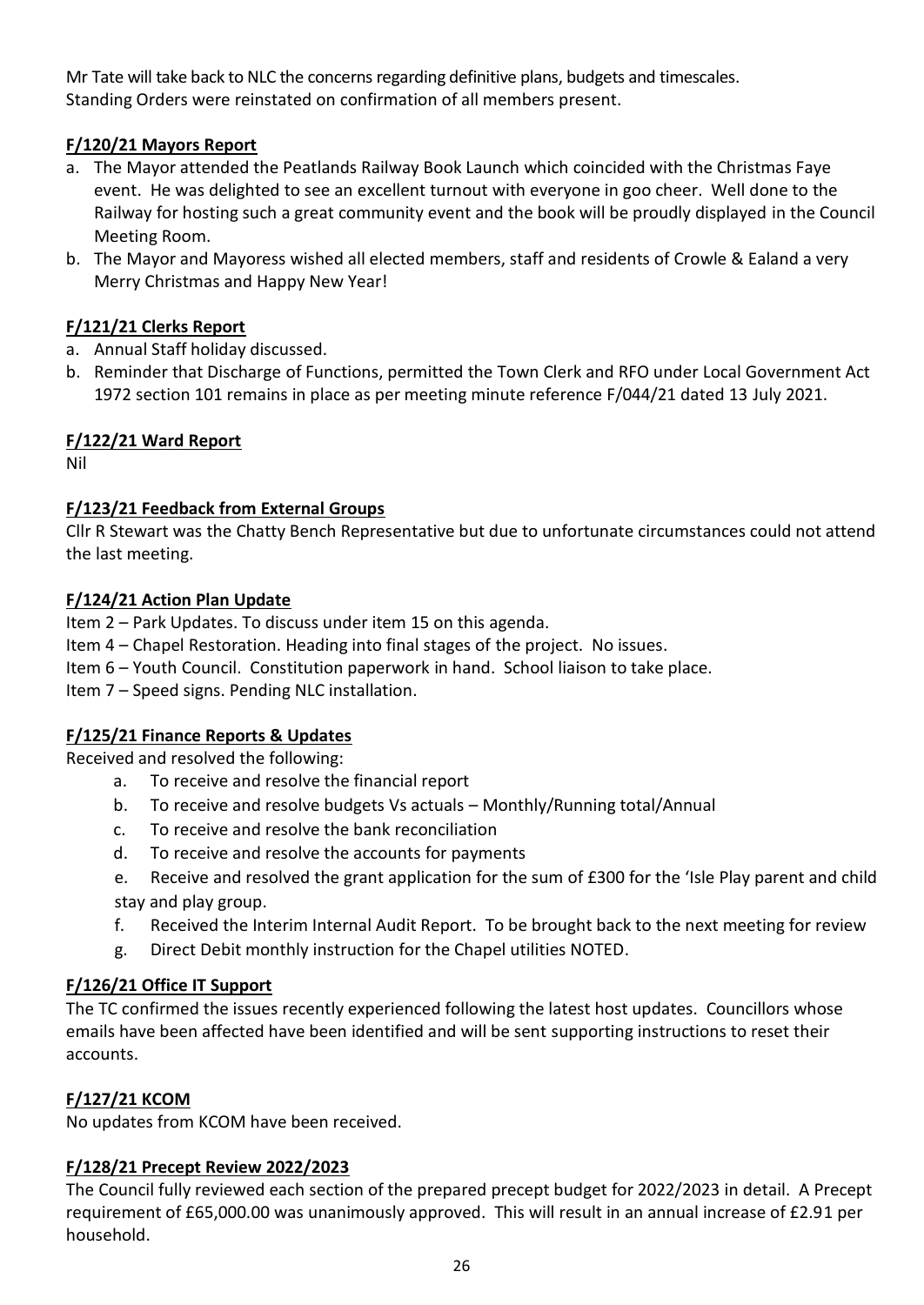# **F/129/21 Ealand Park Repairs Tender**

The draft tender was approved for public release.

#### **F/130/21 Cemetery Boundary and Bins**

Following receipt of blind quotes, the agenda items were resolved:

- a. Removal of tree stumps and green waste: Awarded to Paul Hinds at a cost of £200.
- b. Installation of double row hawthorn boundary hedging to open eastern boundary and single row planting to south boundary of residential section to thicken existing hedgerow: Awarded to Lewis Arrand at a cost of £1425.31.
- c. Boundary around spoil soil including gated access: Awarded to Jack Bower at a cost of 1680.00
- d. Purchase of 2 x wooden bins at a cost of £265.56 each.

# **F/131/21 Chapel Hire**

Following public inquiry about the hire of the chapels for funeral services and wakes, the council need to fully investigate the legal aspects such as licensing, rates, VAT and administrative issues such as cleaning, opening and closing of the facility and costs of hire. The matter is to be returned to agenda at the earliest opportunity and listed on the action plan.

#### **F/132/21 Planning Applications**

| PA/2021/1814 | Planning permission to erect a first floor extension 54 Lindsey Drive, Crowle, DN17 4NY              |
|--------------|------------------------------------------------------------------------------------------------------|
|              | http://www.planning.northlincs.gov.uk/plan?ref=PA/2021/1814                                          |
|              | Under devolved function (Local Government Act 1972 section 101(a)), this council                     |
|              | submitted the following comment for this application: Ensuring the implementation of                 |
|              | adequate sewage and drainage infrastructure, this council has no further observations                |
|              | onthis application.                                                                                  |
| PA/2021/1891 | Planning Permission to erect a new detached house and garage. Islay View, 236 Wharf<br>Road,         |
|              | Ealand, DN17 4JN                                                                                     |
|              | http://www.planning.northlincs.gov.uk/plan?ref=PA/2021/1891                                          |
|              | Ensuring the implementation of adequate sewage and drainage infrastructure, this                     |
|              | council has no further observations on this application.                                             |
| PA/2021/1862 | Planning permission to erect three bungalows Croftholme, 22 Brewery Road, Crowle,<br><b>DN17 4LT</b> |
|              | http://www.planning.northlincs.gov.uk/plan?ref=PA/2021/1862                                          |
|              | Ensuring the implementation of adequate sewage and drainage infrastructure, this                     |
|              | council has no further observations on this application.                                             |
| PA/2021/1988 | Planning permission to erect a detached dwelling, land adjacent 77 Godnow Road, Crowle               |
|              | http://www.planning.northlincs.gov.uk/plan?ref=PA/2021/1988                                          |
|              | Ensuring the implementation of adequate sewage and drainage infrastructure, this                     |
|              | council has no further observations on this application.                                             |
| PA/2021/1848 | Planning application to erect a detached dwellinghouse to support an established rural               |
|              | fishery business at Northmoor Fisheries, Northmoor Road, Crowle, DN17 4DW                            |
|              | http://www.planning.northlincs.gov.uk/plan?ref=PA/2021/1848                                          |
|              | <b>Application GRANTED</b>                                                                           |
| PA/2021/1197 | Planning application to remove conditions 3 and 12 of PA/2009/1081 to allow for                      |
|              | the unrestricted occupancy of two cottages at Holiday Cottages, Don Farm, Common                     |
|              | MiddleRoad, Crowle, DN17 4EZ                                                                         |
|              | http://www.planning.northlincs.gov.uk/plan?ref=PA/2021/1197                                          |
|              | <b>Application GRANTED</b>                                                                           |
|              | Application to erect a replacement pavilion at Crowle Bowls Club at Bowling Green, Church Lane,      |
| PA/2021/1535 | Crowle                                                                                               |
|              | http://www.planning.northlincs.gov.uk/plan?ref=PA/2021/1535                                          |
|              | <b>Application GRANTED</b>                                                                           |
|              |                                                                                                      |